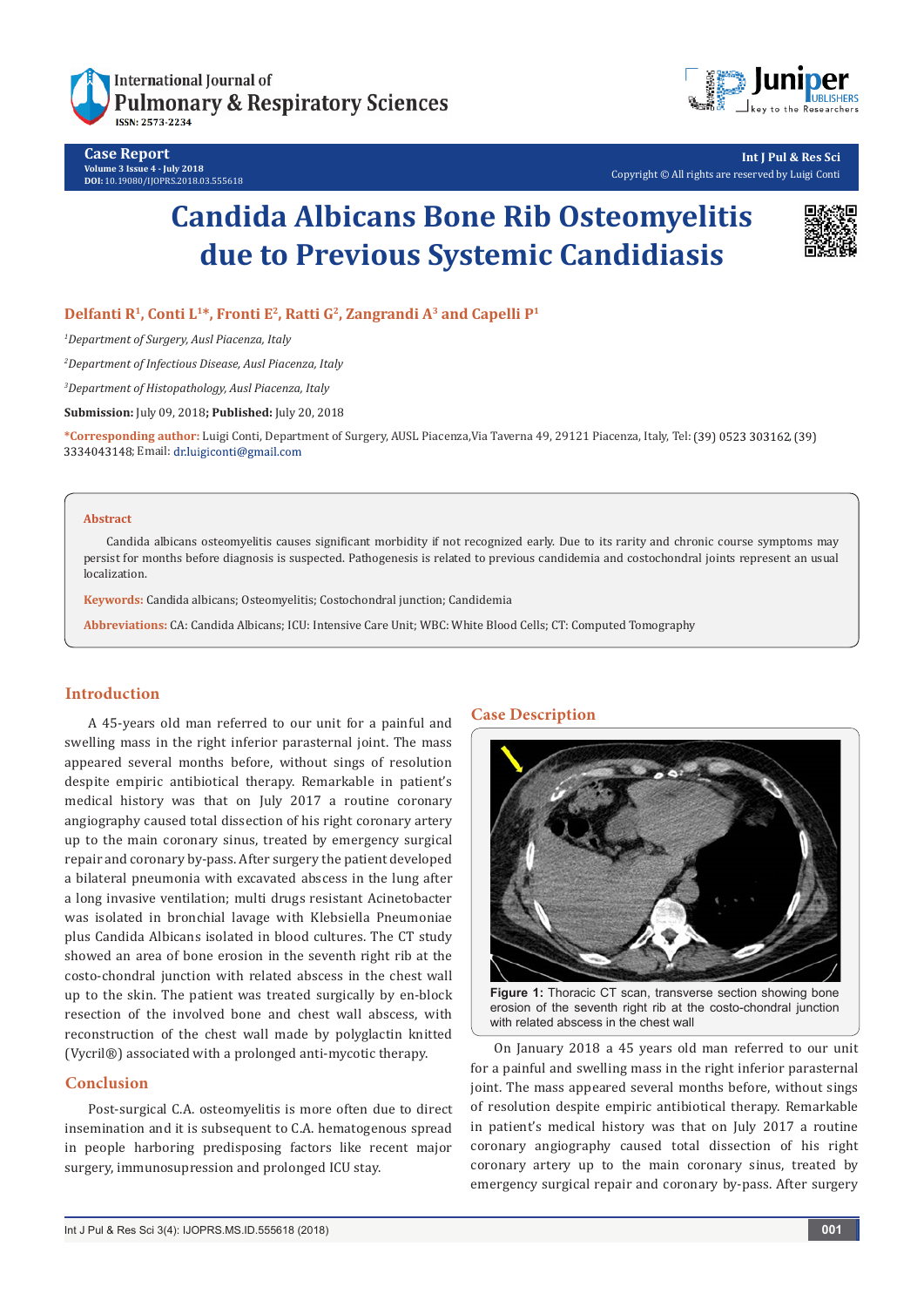the patient had a prolonged ICU stay with prolonged mechanical ventilation developinga bilateral pneumonia with excavated abscess in the lung. Multi drugs resistant Acinetobacterwas isolated in bronchial lavage and Klebsiella Pneumoniae plus Candida Albicans were isolated in blood cultures.



**Figure 2:** Thoracic CT scan, sagittal section.



**Figure 3:** Histopathological sample of the abscess with presence of mycotic hyphae



**Figure 4:** Bone and cartilage erosion.

A various range of antibiotical and antimycothic therapy was performed, and finally the patient was discharged from ICU in September and he finally was discharged in November 2017. After ICU discharge he presented the same swelling and painful mass in lower right parasternal region as we observed; previous median sternotomy presented well consolidated, far and without any involvement in the abscess. On admission he had no fever and normal WBC count; the CT study showed an area of bone erosion in the seventh right rib at the costo-chondral junction with related abscess in the chest wall up to the skin (Figure 1 & 2) and confirmed no involvement of the sternotomy. He was treated surgically by en-block resection of the involved bone and chest wall abscess, with reconstruction of the chest wall made by polyglactin knitted (Vycril®, Ethicon) absorbable mesh fixed on the near ribs.Histopathology samples confirm abscess and bone erosion with presence of mycotic hyphae inside (Figure 3 & 4); culture samples from bone were positive for C.A.Promptly specific medical therapy against C.A. was started and planned for a six months lasting period. In the eleventh post-operative day he was discharged at home with oral therapy with fluconazole 600 mg per day for six months.

#### **Discussion**

The first reports about costo-chondral involvement in systemic candidiasis dates the eighties and intravenous heroin addicts were involved [1]. Typically, the lack of hygiene in their intravenous injection causes C.A. hematogenous dissemination and subsequent osteoarticular involvement mainly in costo-chondral joint [2]. C.A. hematogenous spread and immunosuppression plays an important role in the pathogenesis for non-traumatic patients or without direct local insemination.C.A. osteomyelitis may be divided in proven osteomyelitis (i.e. compatible clinical characteristics, radiological appearance and positive cultures) or only probable (i.e. positive cultures from bone).Due to its rarity and chronic course symptoms persists for weeks or months before diagnosis is suspected. A swelling mass with pain and edema represents the usual presentation; high fever and important increase of inflammatory markers is unusual.Diagnosis confirmation is made on CT appearance and, as treatment by surgical debridement or resection is mandatory, on cultures and histopathology of surgical specimens.In 2009 IDSA guidelines recommended antifungal therapy lasting at least six months [6] and state that premature discontinuation in medical therapy represents the leading cause of disease relapse [1,6].

#### **Conclusion**

Postsurgical C.A. osteomyelitis is uncommon and more often due to direct insemination1; more rarely, like in our report, it can be subsequent to C.A. hematogenous spread. This kind of pathogenesis with elective localization in the costo-chondral junction was first reported in the eighties in intravenous heroin addict [2]. In more recent times it is anedottically reported in people harboring predisposing factors like recent major surgery, immunosuppression and prolonged ICU stay [1,3-5].

#### **Lesson learned**

Due to its rarity C.A. osteomyelitis is not suspected and the diagnosis is done after weeks or months of pain and inadequate